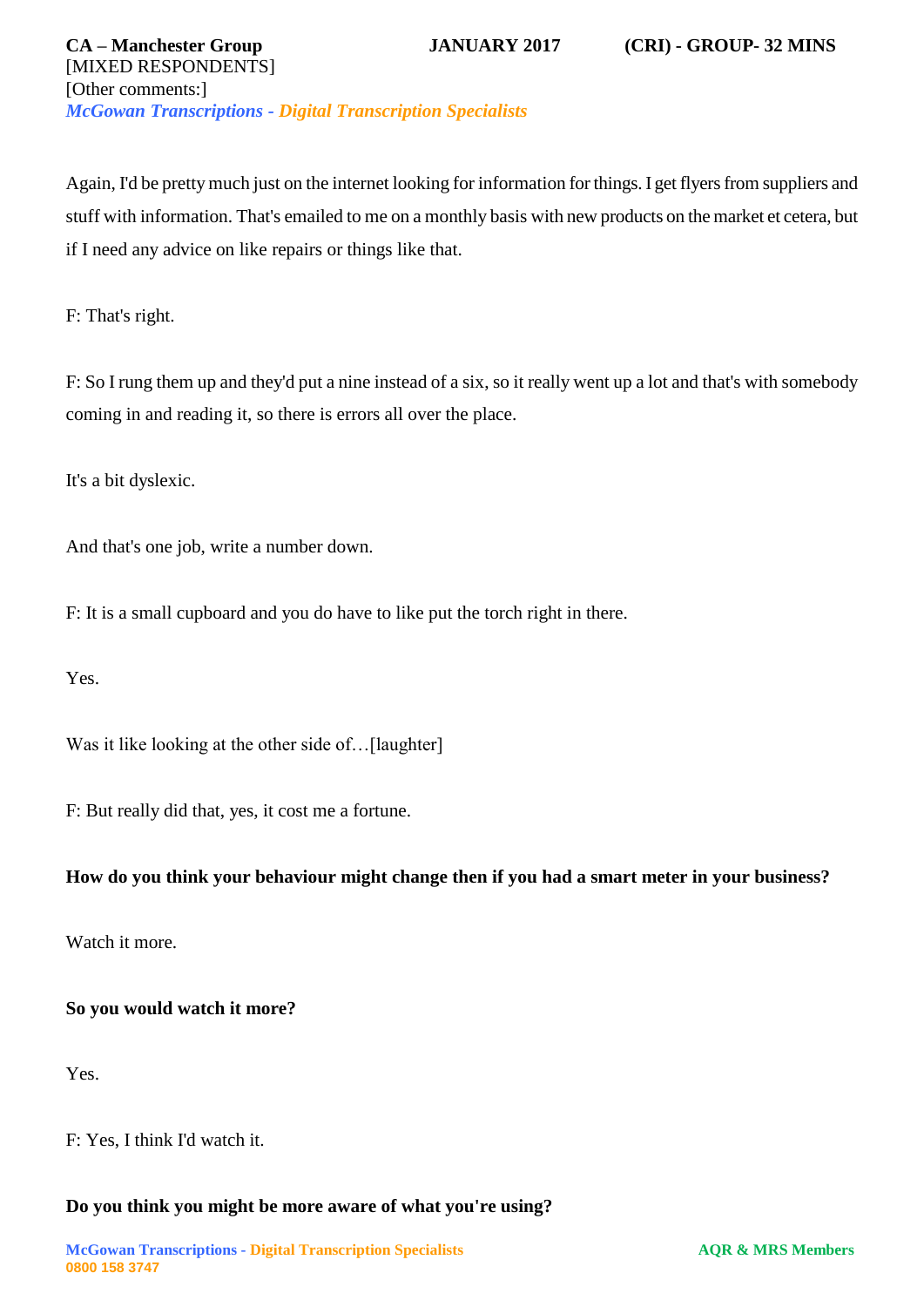## F: Yes.

In my business I don't think it would change for me much.

#### **Do you think you would look at it though?**

F: You'd definitely look at it. You've got to do.

F: Yes.

If what I'm doing in there is fixing things, like fixing machines or whatever, it's essential, I've got to do it so whether, you know, I don't think I'm going to look at the meter and say, 'Well, I just spent 20 minutes fixing that and it's cost so much', because it's got to be done.

F: I suppose you could price things better.

F: Yes.

F: So you know like when you charge a certain thing. That's the only thing I'm thinking. If I know I'm using, I don't know, like £1.50 to blow someone's hair and then you've got your cost of your product on top of it, plus you've coloured it, you've got that, you'd get your price structure better.

#### **That's interesting.**

Would you do that against what you're paying out monthly now anyway?

You have to do that on your books really. It's kind of the same thing, isn't it, but it's more micro-managed I guess day-to-day?

## F: Yes.

If you have only got five customers in a day rather than ten near Christmas, or whatever, it's totally different.

F: Yes, I wish we only had five customers a day. It would be very nice.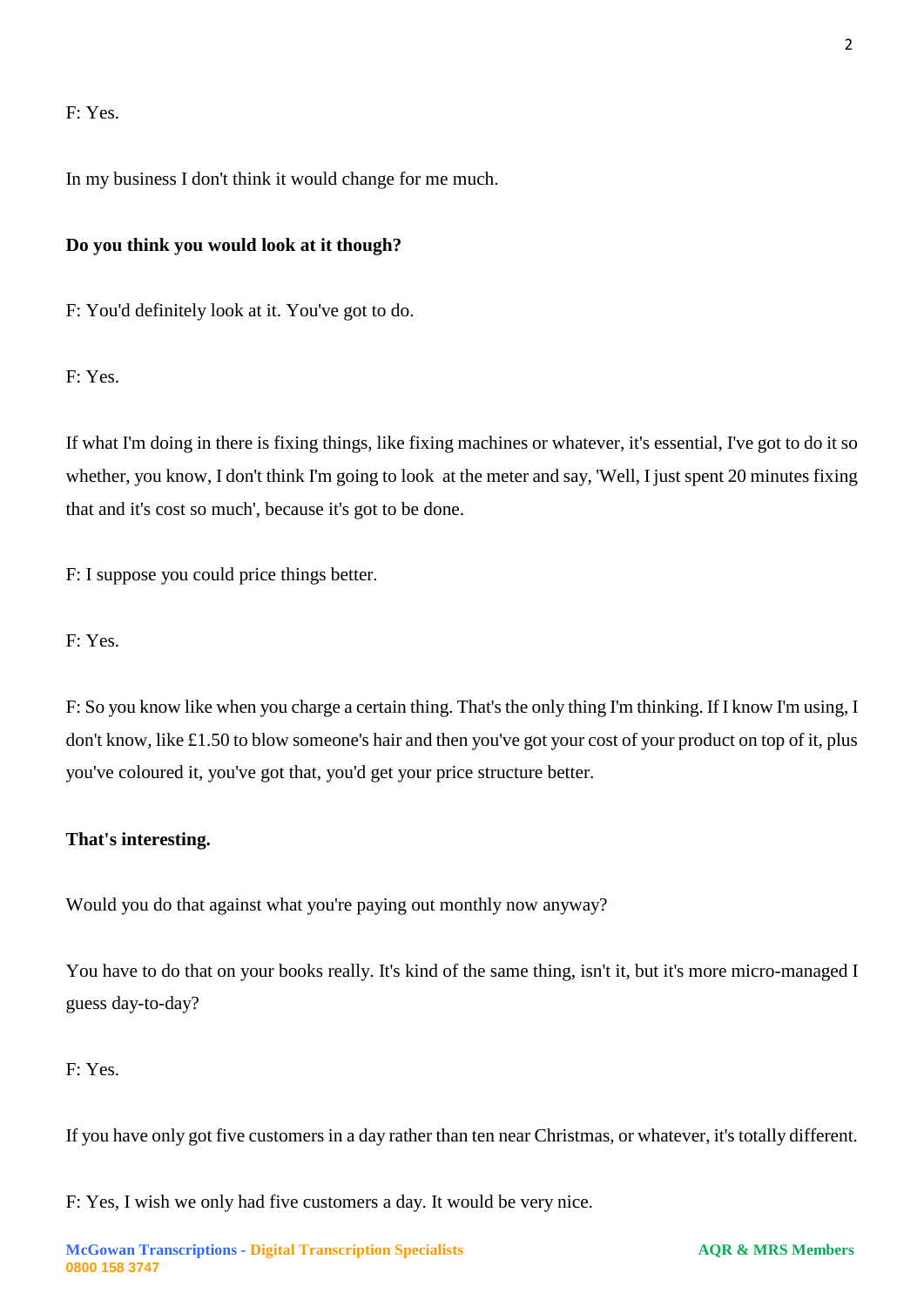They'd be no money though.

Nice and relaxed.

**That's a good point, so you might be able to accurately price up your stuff. If you know that actually every butty also has 2p worth or electricity or whatever on top of it, yes, you'd be more aware of that?**

F: Yes.

But you wouldn't charge £1.02 for it, would you?

I'd take £2.

**Do you think anybody would, if you did have a smart meter, make more efficiencies because it would make you more aware of what you are using?**

Marginally: a small margin.

#### **What kinds of things? Is it bulbs or what is it?**

For me it's a bit difficult, but yes, bulbs and heating costs maybe, maybe get it on a bit of a more strict timer, and I don't need to be in all the time so if I had to take something against my phone I could turn the heating off if I wasn't going to go in for whatever reason, and that would be a benefit, but apart from that.

# **What, in particular, about the smart meter, might encourage you to save? Is it seeing your usage in pounds and pence, or is it plotting it on a graph over graph, oh used more a month ago?**

I think you'd gauge it over the year and maybe like, like I said, you are with the same energy company and having two smart meters, one for your residential and one for your business, then you could take [unclear words 0:03:37.4] and then, because you've got one at home you are going, like you say, you are going to kick in the little things where you think that will save a little bit of energy there, and then your company get a little bit OCD with it and that's when you might go into your business.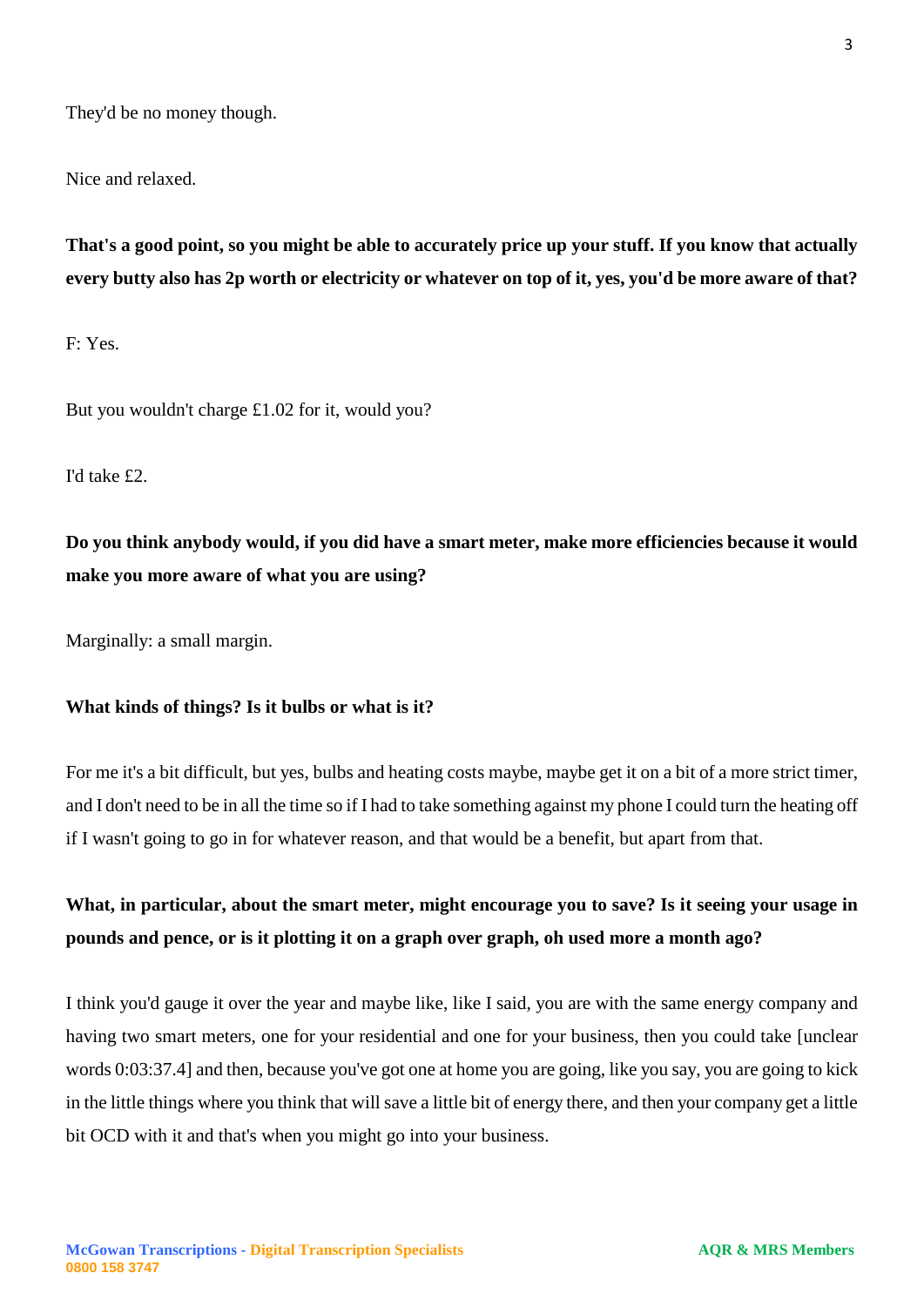# **Do you think if you did have one you'd be more likely to switch your energy supplier if you had a smart meter?**

F: I do it anyway so it wouldn't make any difference to me.

What would happen if you switch your energy supplier? Would they have to change the smart meter, or are them smart meters for any different energy company?

## **That is a very good question.**

## **[Moderator explains smart meter concept]**

F: I didn't know that.

## **[Moderator continues to explain smart meter concept]**

It's like phones, isn't it? It's like phones for every…

Yes. [All agree]

It's very similar.

F: Right.

Yes.

These first ones that come out wait for the next ones to come out then.

## **Yes, wait for version two. In what ways might it be easier to switch if you have got a smart meter?**

F: If it's universal.

## **If it's universal, yes.**

## F: Yes, but if it's not.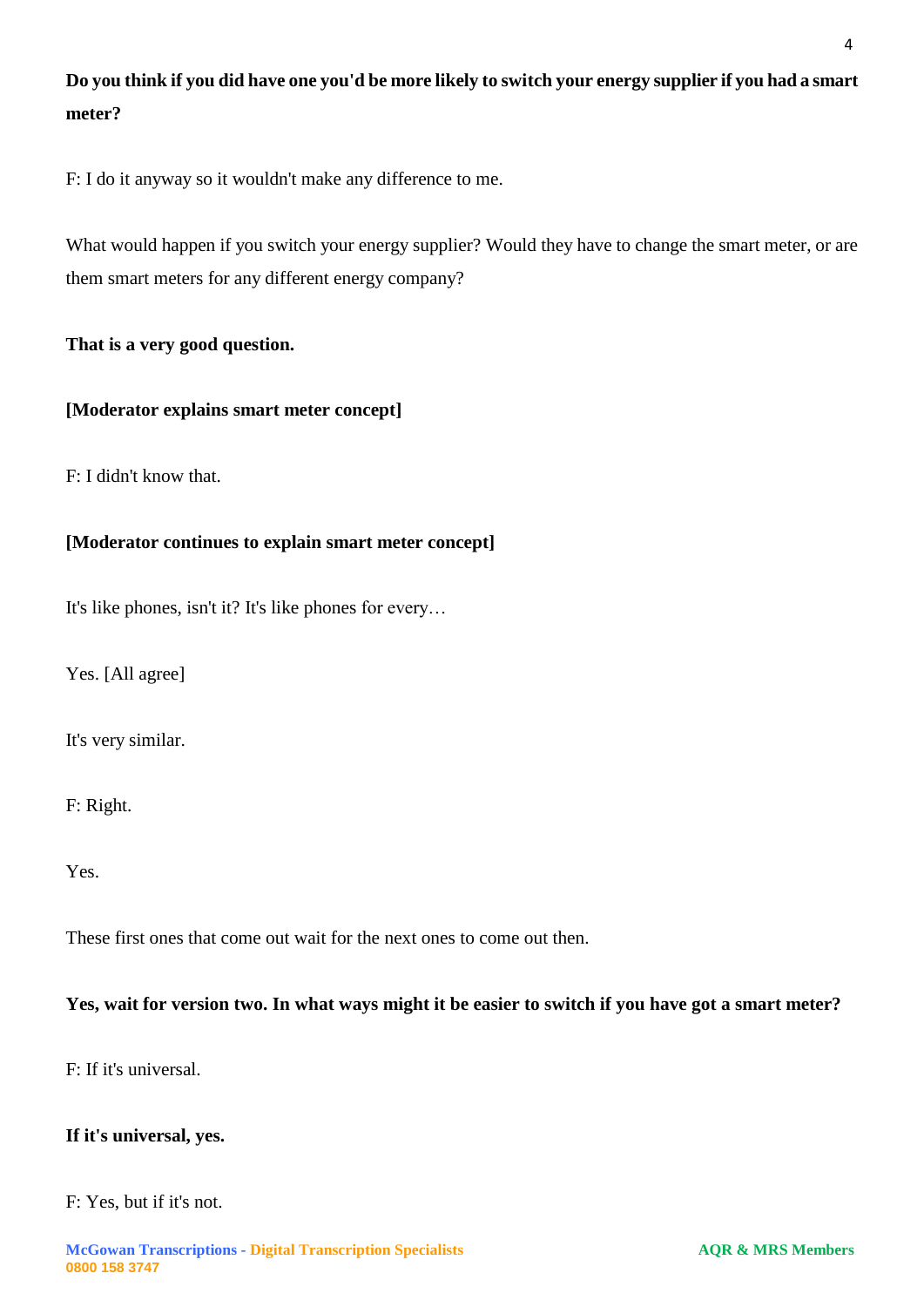Oh well, they do like your readings and all that lot and it can be a bit of a dribble moving over, can't you? They are waiting for the charge to come through.

F: Well, they charge you.

Yes.

And this one is that.

F: I remember years ago…

If they have got a meter they can just do it straight away, can't they?

F: Yes.

Well, say if you are changing from a pay as you go meter to you know...

## **…Contract side.**

F: Well, a smart one, wouldn't it? They'd charge me for that, and I think if you changed over from one company to another company I think they charge you for that as well, yes, so they'd just charge you if you wanted to change companies under a smart meter, wouldn't they?

#### **I would imagine so. If you knew that switching would mean that the smart meter would stop working?**

Well, like you say, we're all going to be smart meters soon so we won't have much there, but yes, it would put me off.

#### **It might put you off from it?**

It would put me off, yes. I think they get enough money to be fair.

**Are there any particular things about smart meters that might encourage you to switch your supplier?**

5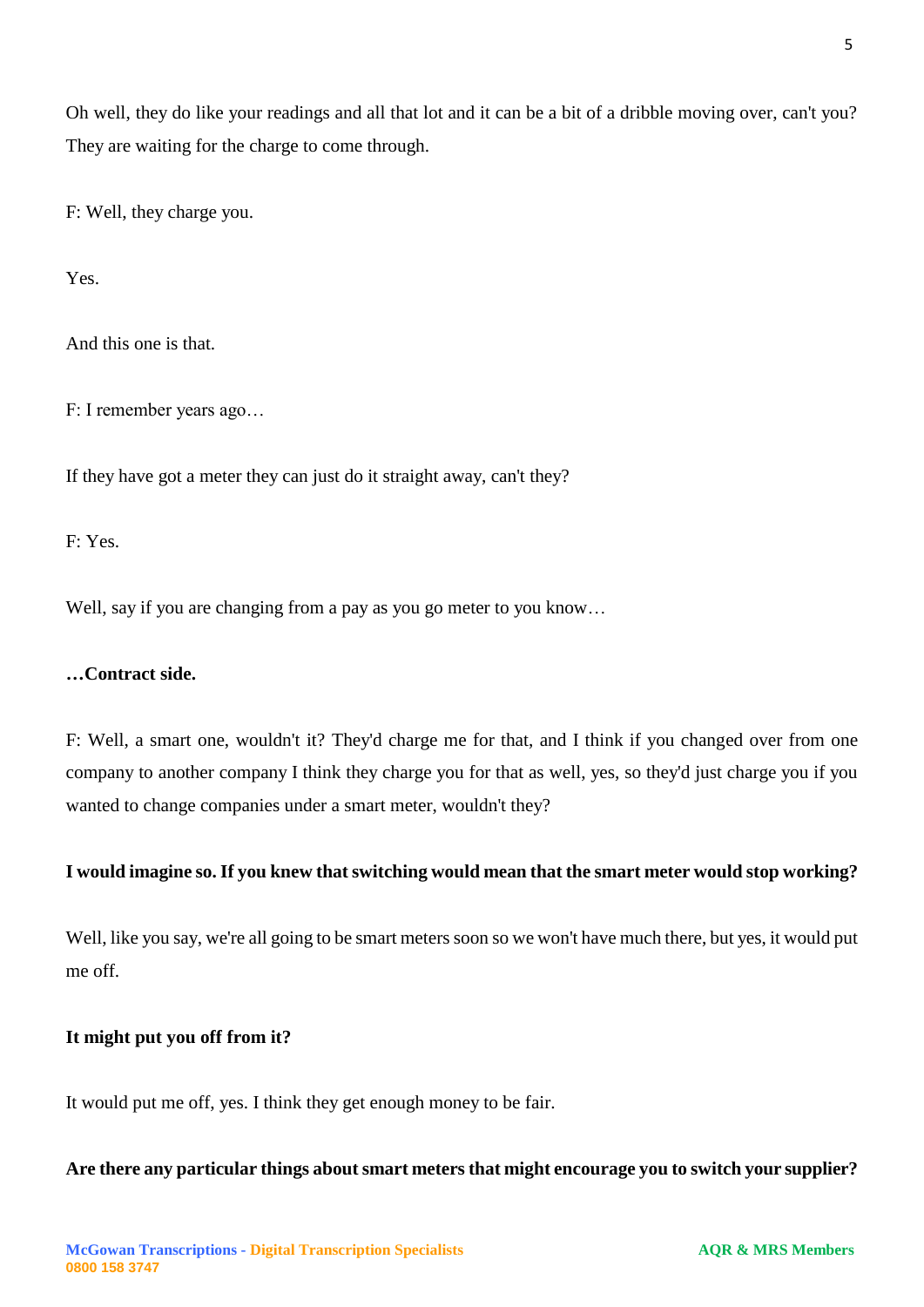Maybe if one was less like whatever units; if there was one that was cheaper.

Customer service afterwards if you do have any issues, like they say these smart boxes, they could be that smart they just give you a ring on that, save you phoning them on an 0845 number.

Yes.

# **What are the kinds of information or services do you think you might want, or need, in order to make the most of our smart meter, of having one?**

If you want to have solar panels and that, how much electricity you're getting, that's making for you, you know using that hall meter, whatever you want to describe it as? Even if you get a wind turbine, how much money are you having back out if you are using that?

## **It would be telling you how much you would be generating from your solar panels?**

Yes, stuff down and how it works.

## **Are you expecting it will do stuff like that already?**

Yes, I would have thought so.

**I don't think it does, but yes, it could do, so it tells you how much energy you might be generating if you've got something that does that.**

Yes.

F: I like what Adam said about…

#### **…Tariffs, yes.**

F: Yes, when to use.

#### **…Using energy at different times of day and all that kind of thing, yes.**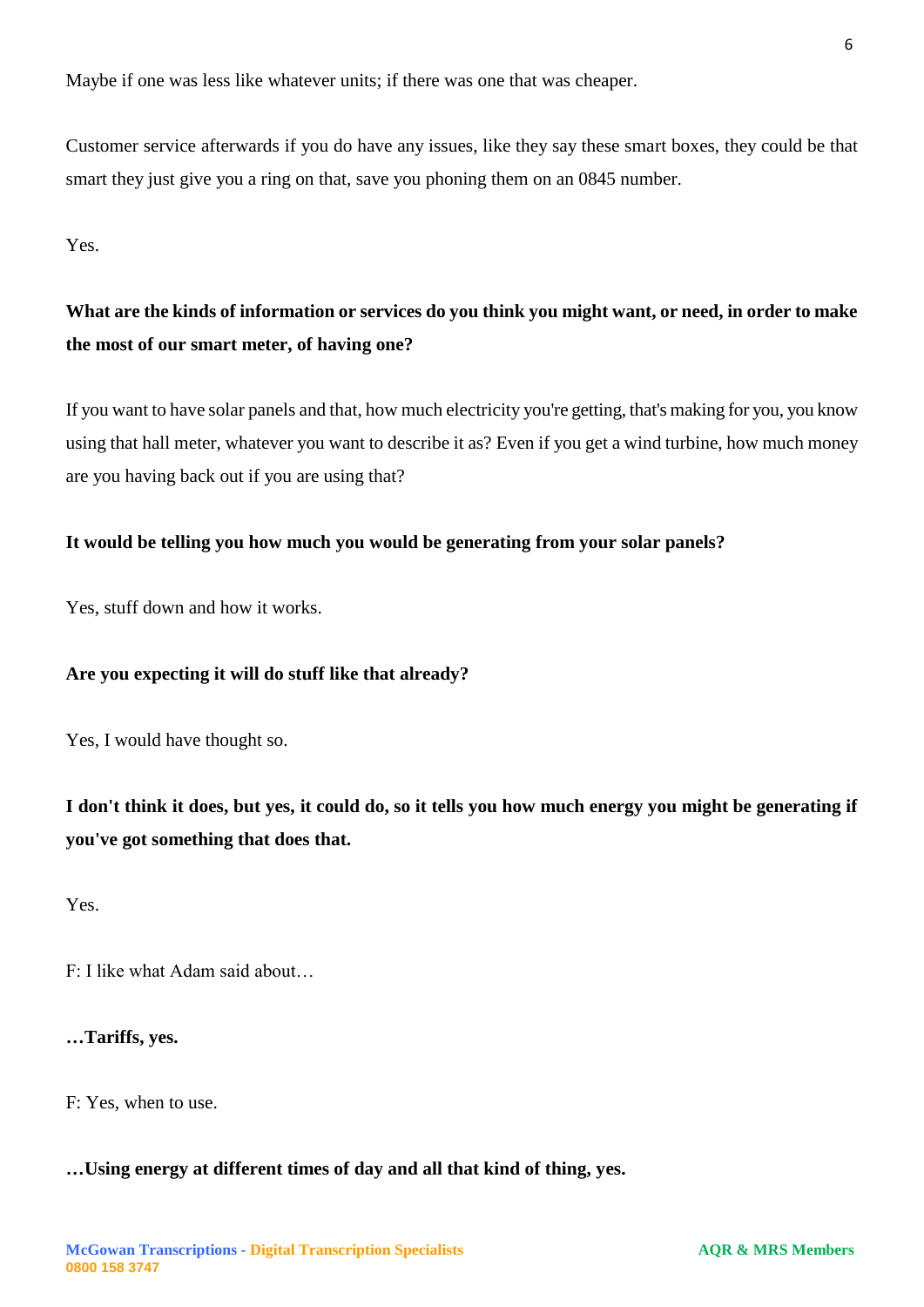F: Yes.

## **In terms of information really, so learning about how it works and you said…**

F: I've got a leaflet, yes.

# **You got a leaflet, but what kinds of things would you expect or would you want? Is it a website that you can go on and it will tell you everything you need to know?**

F: An app.

F: Yes.

F: I think you can have that.

F: Can you?

# **So if there was a simple app then, what kinds of things might it tell you? What would you want to know I suppose?**

F: Like where your energy is being used. It can pinpoint things every day.

F: So you're at work…

F: And then it's averaging, you know like weekly, you know like you say if you're at work and you know what's going on at home.

F: Yes, exactly.

## **A simple app based thing?**

F: Yes.

F: Yes.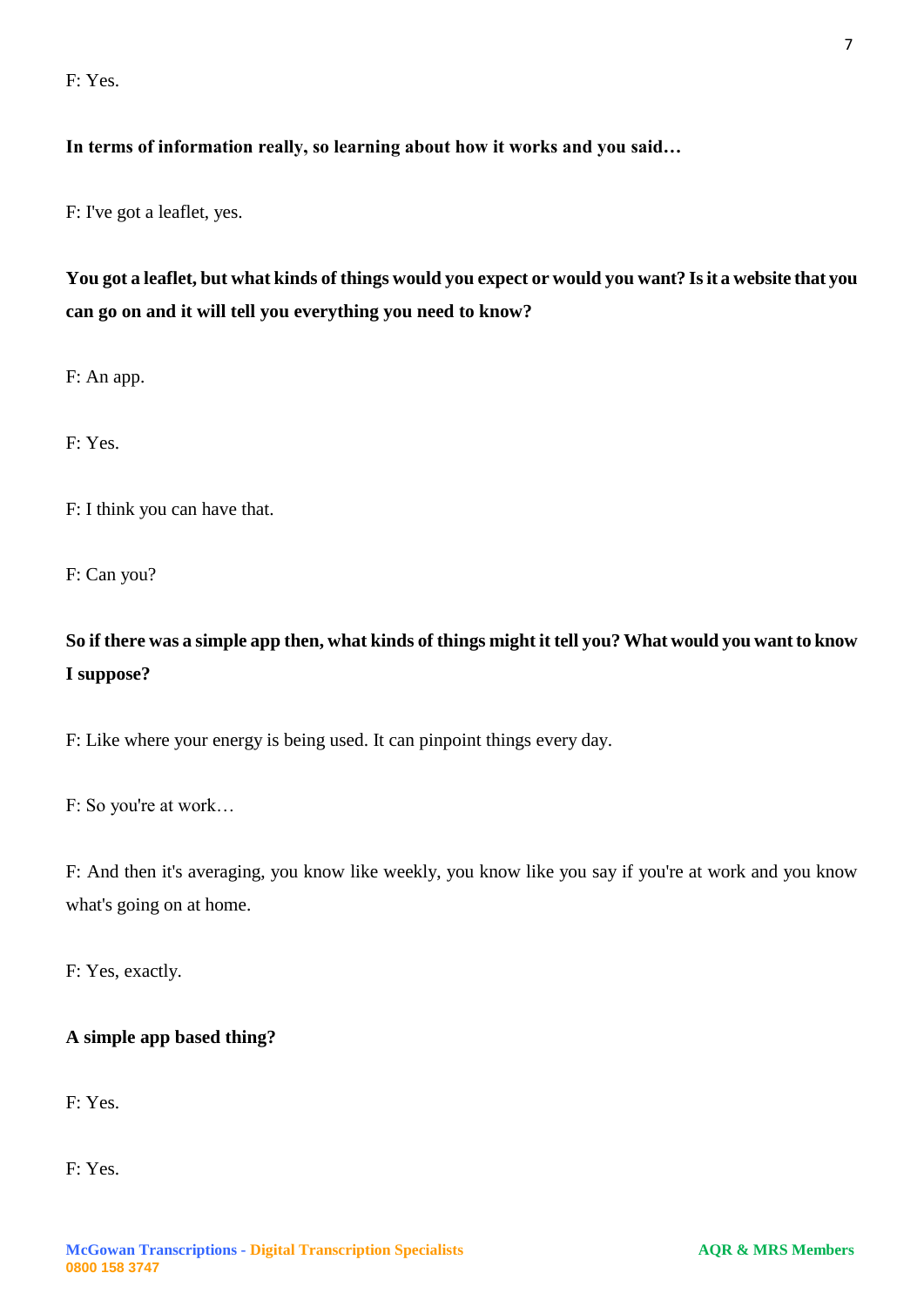#### **What about a phone sensor or helpline, or something like that?**

F: Do you mean like customer services?

#### **Something like that.**

F: I'm sure they have that anyway.

#### **You know the Citizens Advice Service?**

Yes. [All agree]

#### **Does anybody associate them with energy?**

No. [All agree]

#### **What do you associate them with?**

F: Benefits.

Yes, if you don't know.

Just help and advice.

Legal I would say.

#### **Legal problems and stuff like that?**

Yes.

Legal and council tax and stuff like that.

**Basically they want to understand how small businesses like yourselves, what you know about smart meters and what the gaps in information might be. Obviously this is something that is happening. Everybody in the UK is going to have to have a smart meter, so how much do they need to know**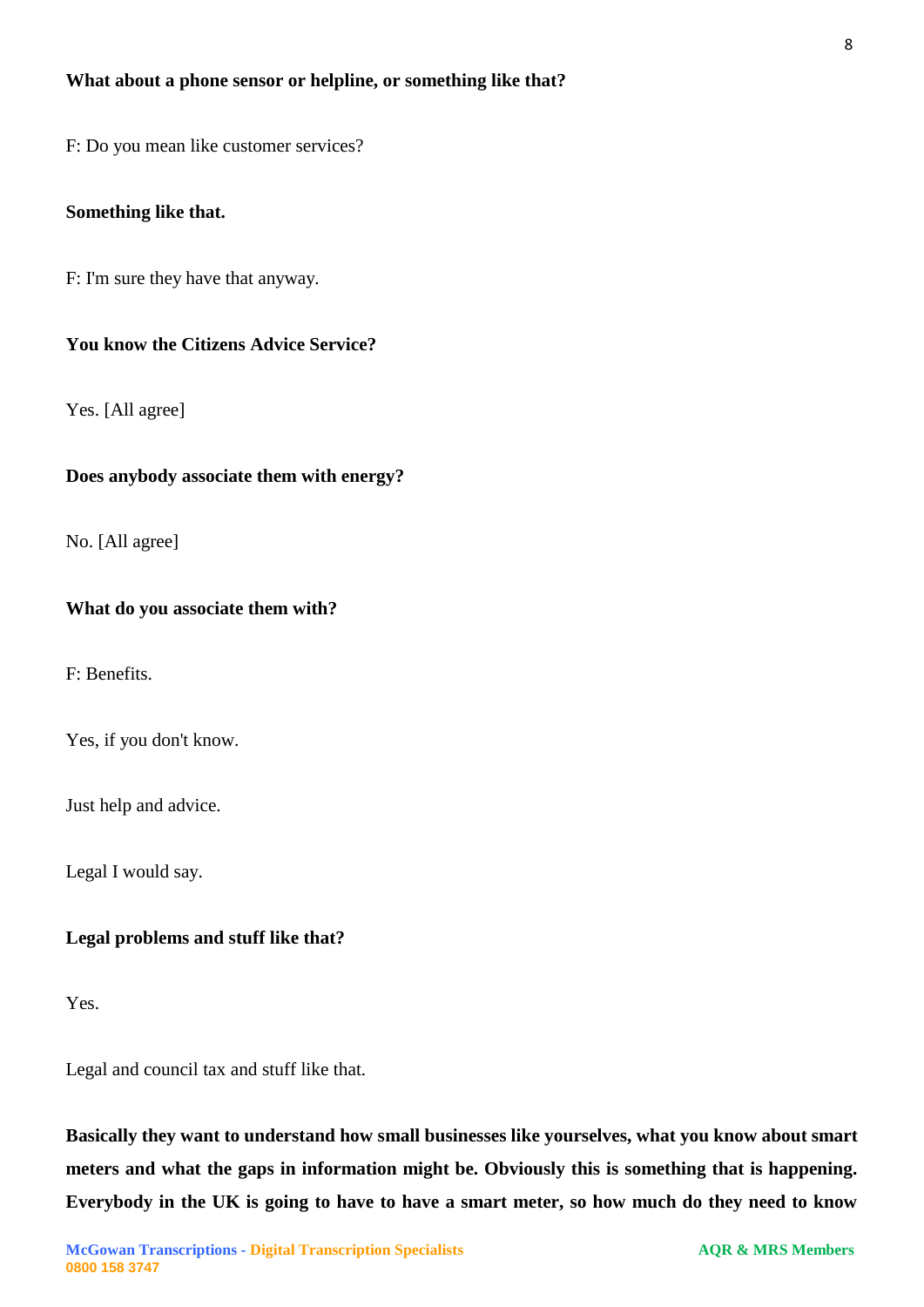# **basically about this and what kinds of information? Would you ever consider going to Citizens Advice to get information about energy?**

F: I've never been to Citizens Advice.

I've been.

No.

F: No.

**For your energy?**

Oh not for my energy, no. I've always been quite spritely.

## **Right.**

[Laughter]

## **No one has been to Citizens Advice about energy, which makes sense.**

F: No, I've never been to Citizens Advice in my life.

## **The kinds of things you associate them with would be very different to energy and that kind of thing?**

F: Definitely, yes. I would never have thought of energy for them.

**Basically if they were going to offer information or services about smart meters, what kinds of things would you want to know and what kinds of platforms? Is it online or is it phone? Is it you can go in and talk to them? Firstly, what kinds of things might you want to know?**

F: The benefits probably.

## **So what are the benefits of smart meters?**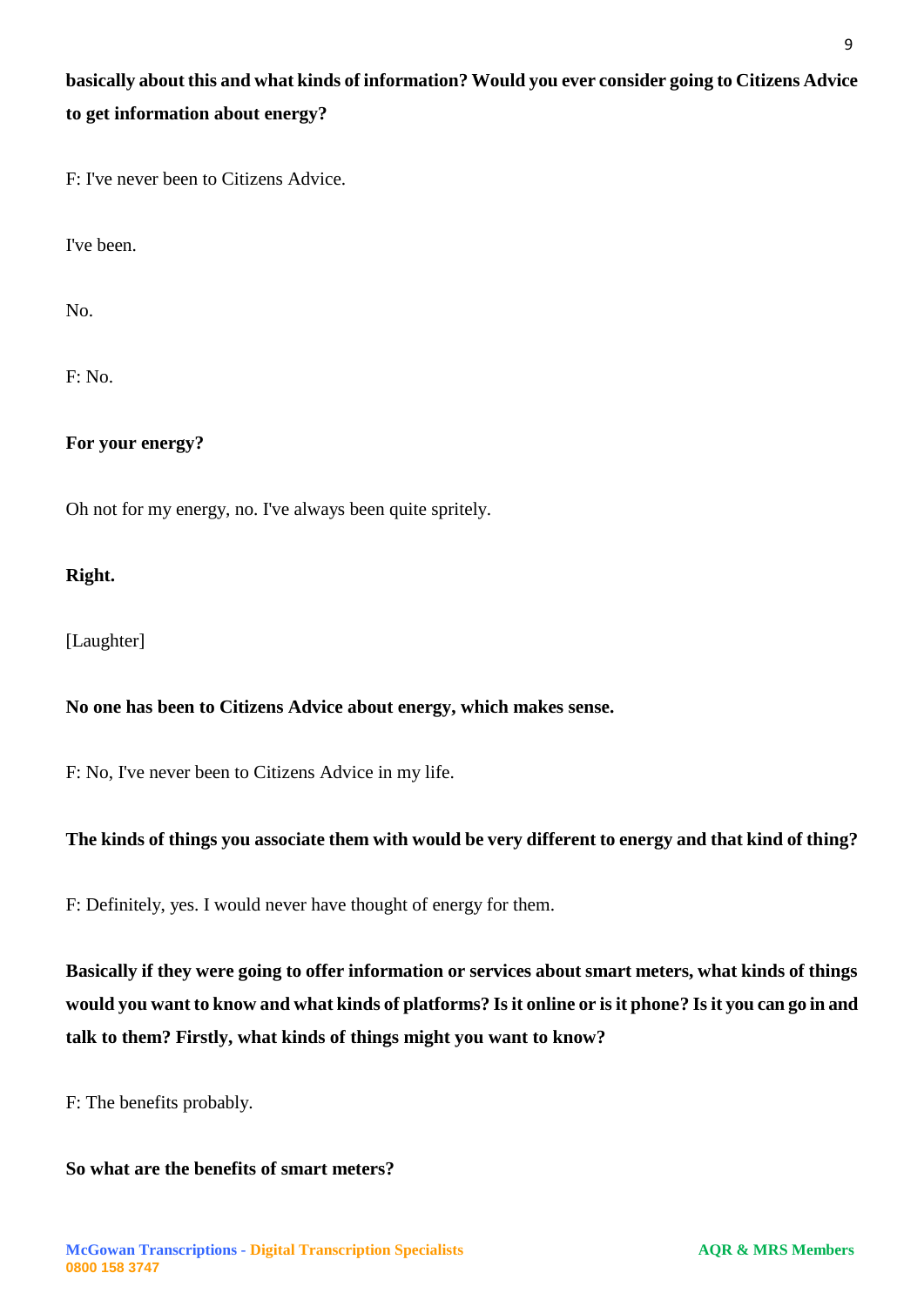F: Yes.

The downsides to it.

F: Yes, they would tell you everything, wouldn't they?

## **Yes, so what might the downsides be and be transparent.**

F: Yes.

Yes, so you can get some other things really.

They know where they've got it, you know in the boroughs as well. They are going to be giving you information that you need to know.

## **So they need to know about all that.**

F: Yes.

F: And they need to know about the switch process as well, you know like if you were switching providers and all about what you've just been saying about the universal thing and stuff, and can you move straight away and is it a proper one? They need to know all that really.

Yes.

They find it all out in the internet though, don't they? Whatever they don't know, they just find it.

#### **The people at Citizens Advice?**

Yes, the people who work there, yes.

You might as well just do it yourself.

Yes, right.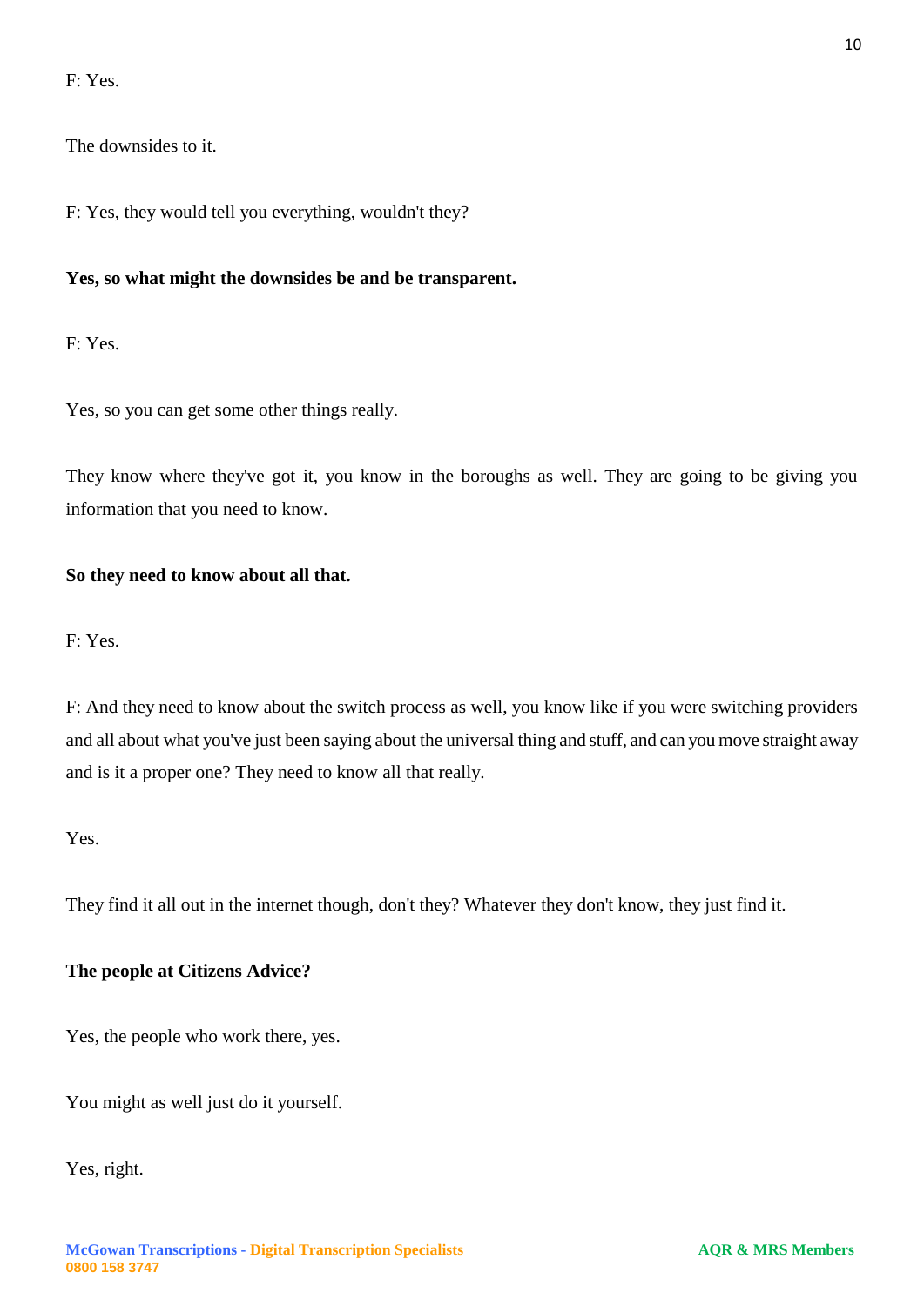F: If you get a page where it was all on where they had done the background research, then that would be all right, wouldn't it?

It's for lazy people who…

It would be quite good if they were going to categorise everyone's, maybe not categorise your business, you know if you've got that central thing that has got all your data, if you gave them your permission they could track how much you use and what time and then they came up with a plan for you.

## **What, Citizens Advice did?**

Well, maybe not come up with a plan, but maybe refer you to someone who – basically monitored all your usage and said, 'Right, for this type of business, for your usage you'd be best off doing this'.

That would be good.

Rather than just being like you could save money if you turned your kettle off, just giving you basic information that you probably already know, if they could have like a Go Compare type thing they could look at your usage from a central database and said, 'Right, well you are going to benefit more from this sort of tariff from this provider', or whatever.

## **If they did have something like that, would that all be online?**

Yes, online, you could do it and give them your details and they could get your information and do it that way.

## **Would you pay for that kind of thing?**

Possibly, if there was going to be enough of a saving.

If it's worth it, yes.

Like an insurance broker type thing, like a middle man.

#### **What does everybody else think about that idea?**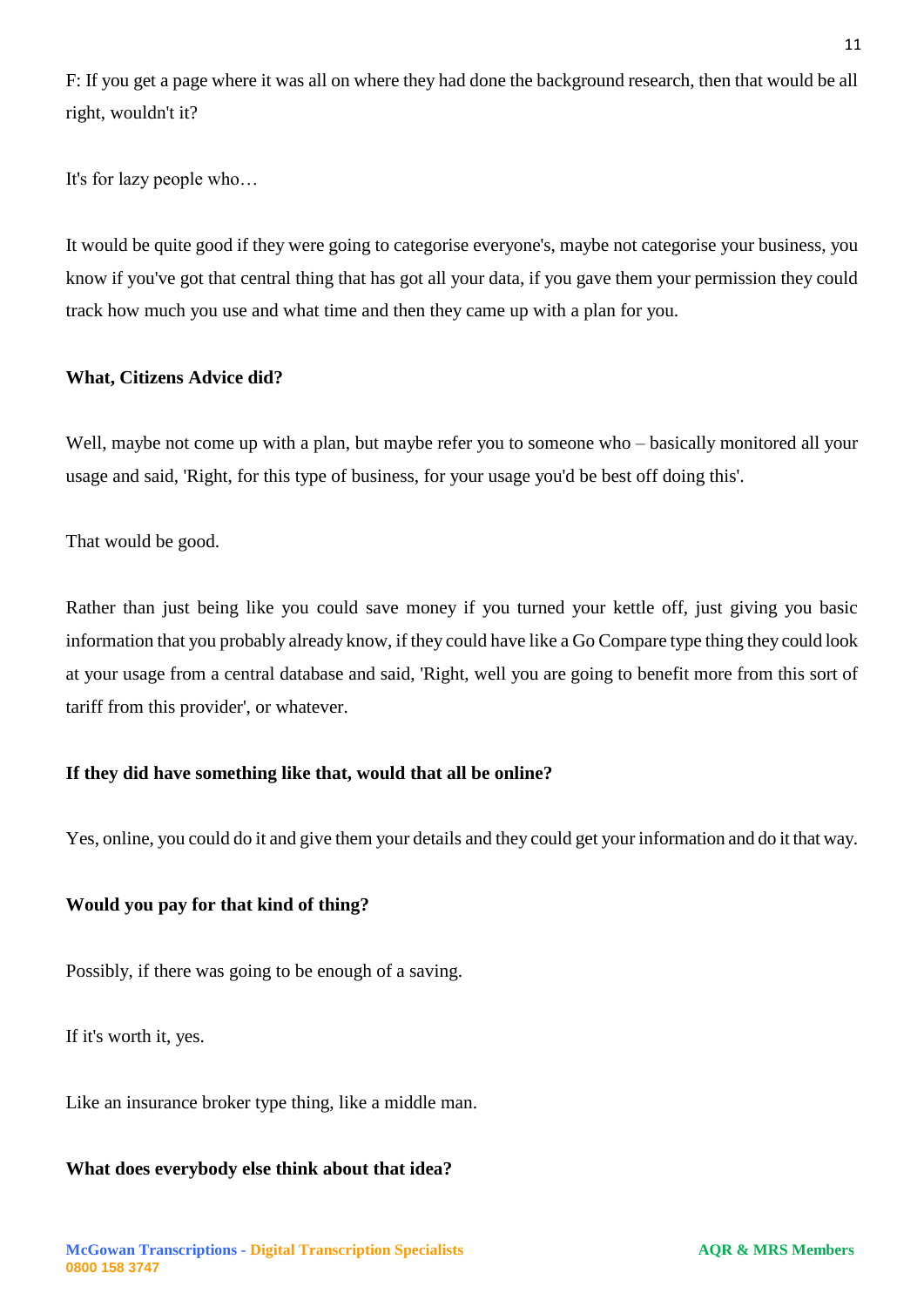Yes, that sounds like a good idea.

#### F: Yes.

Yes, because the comparison websites and stuff they all, if you are with British Gas say they always tell you to move regardless of if British Gas were the cheapest. They always say to move, yes, because every time you move they are doing a referral, aren't they? Citizens Advice maybe won't do the same thing, not that I'm begrudging them making money, but Citizens Advice might tell you no, stay with who you are because you've got a good deal.

#### That's right.

#### **Why might they tell you that whereas uSwitch or whoever might not?**

Because they're not going to make any money by saying stay where you are.

#### **So they are more impartial?**

They're more impartial, so yes.

#### **Actually then Citizens Advice might be a good source of information?**

Yes, I think so.

F: Yes.

F: They are not making any money off it, are they?

Yes.

They're not in bed with anybody, or you know what I mean?

## **Would that be important then, you trust that information then?**

Yes, I think I'd trust the information.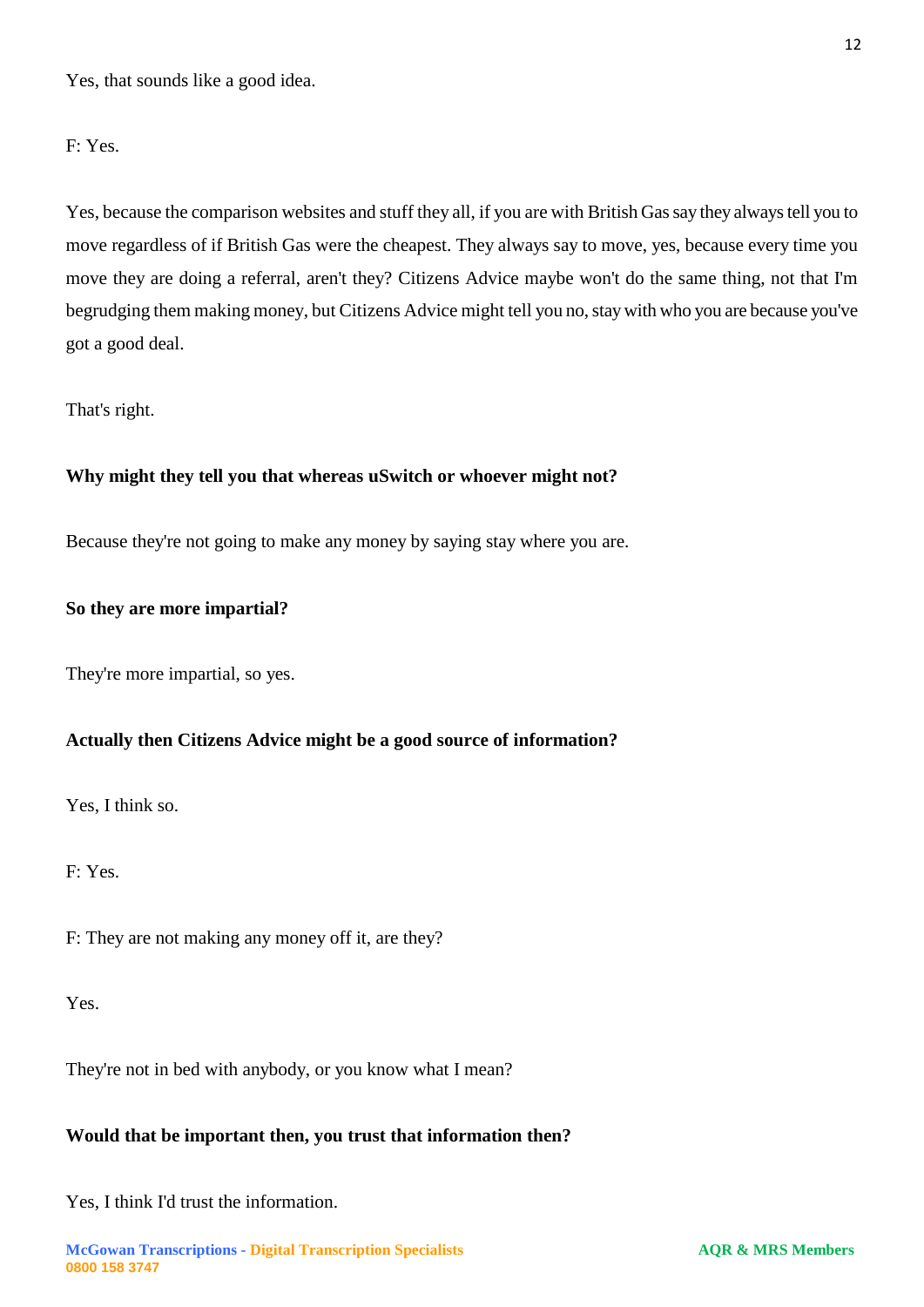F: I think older people would as well, like your mum and dad and grandma and stuff. I think it's better for them. They'd trust Citizens Trust rather than people ringing them up or uSwitch or whatever.

**How do you feel about being disconnected when properties are empty? What this means is if the property, if your business premises weren't in use then your supplier could turn, using the smart meter, could turn your supply on or off? That could theoretically save you money on standing charges.**

Yes.

F: Yes, that's good.

F: Yes, but you can do that anyway, can't you?

## **What do you mean?**

F: You can have it turned off anyway, because one of my friends she has a shop, because there is no gas in the thing she's had her meter just switched off.

**Yes, but say, for example, when you go home at night – well, your business is in your home – but that part of wherever it is you do it, when you're not in there.**

F: They can switch it off at night?

## **Yes, so you can't have anything on standby.**

F: Oh that's good.

F: So that's a good idea, so you can just press a button and everything switches off?

## **Yes, you could set it up so they'd do it remotely for you.**

What if you want to go there after hours so you can get some keys?

F: I don't think I'd like them doing it though. I think I'd prefer it if I could do it.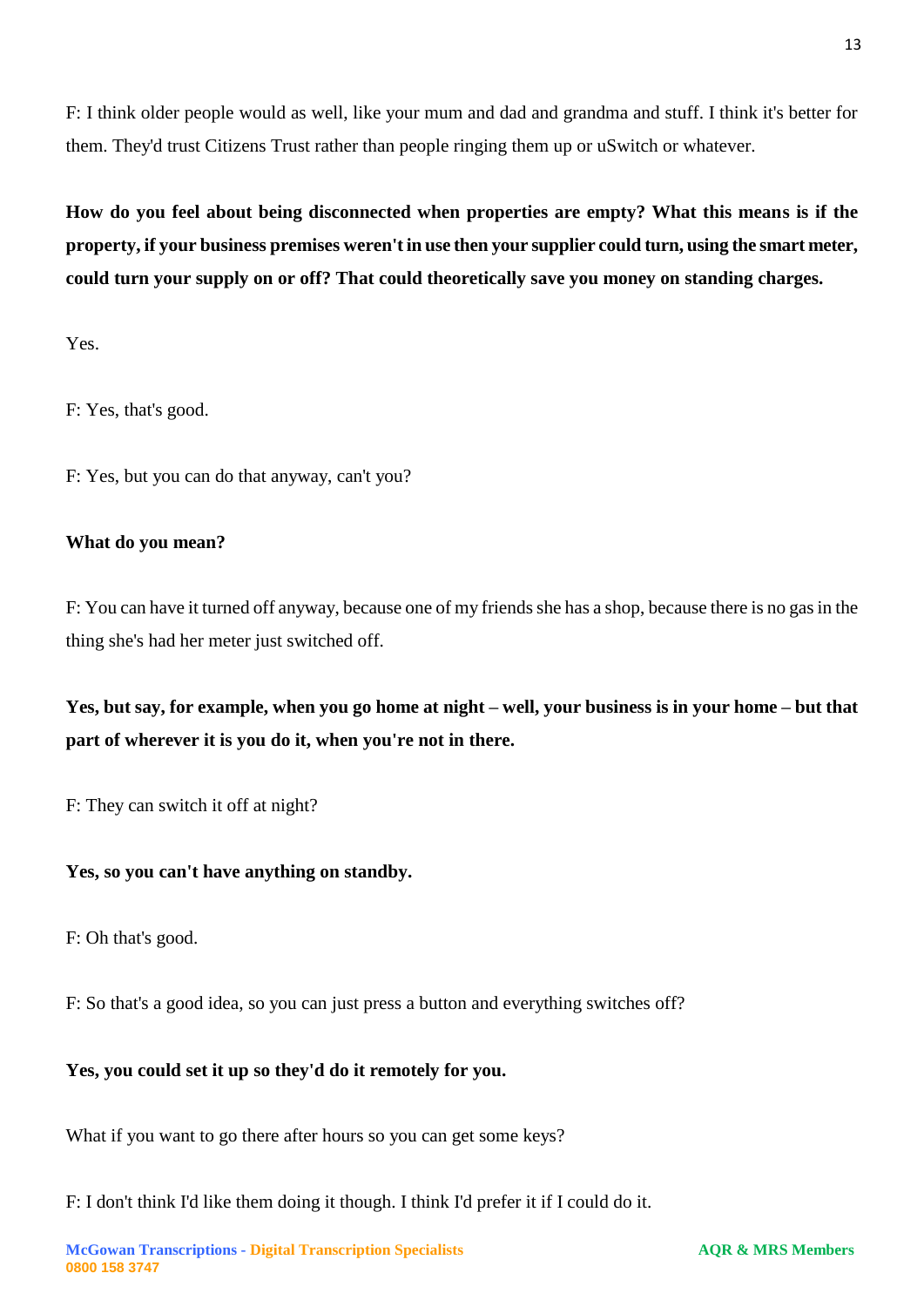## **If you are running late or something, and you wanted to go in.**

F: That would be great if you could do that yourself on the app.

Well, you should be able to, yes. Well, it would be all right if it was on your phone.

F: Because if you are running behind.

#### **So you'd want to control that, like turn it all off?**

F: Yes.

Set a timer when it comes on, when it goes off, that would be all right, but I'd want to do it.

[Unclear phrase 0:20:40.4]

F: Yes, because you can't judge as a hairdresser what time you are going to finish.

F: No, I know.

F: Can you imagine being mid-hair and all of a sudden the electric goes off? Sorry love, I know it's Christmas do tonight, but see you.

If you have a set supplier and different meters read that.

I can see an extra thing coming is when, because we're fitting carpets for customers, getting an extra bill when they are sat there with the smart meter saying you used a bit of electric there.

F: Yes.

Stop following our cars!

**I suppose on the back of that is the idea that theoretically the supplier would have the ability to disconnect your energy remotely, so they could just turn it off.**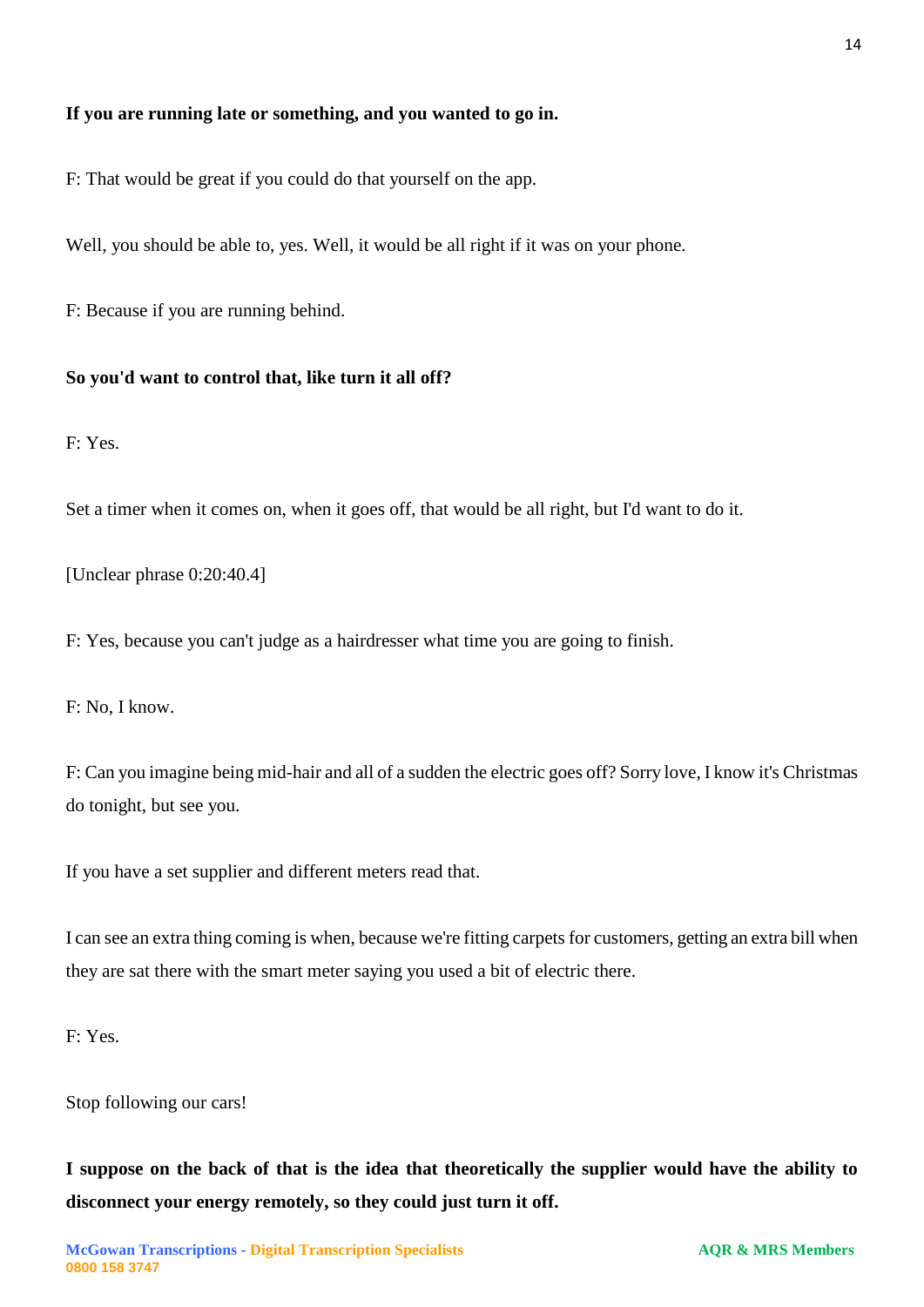If you haven't paid?

**Yes, so would that affect your willingness to pay your bills on time and all that kind of stuff if they could just turn you off like that?**

We pay anyway so you don't.

F: It's not something you'd pay every month just go into the Post Office. You pay it direct debit anyway.

F: And I don't think they'd just turn it off. You'd get a reminder.

## **Yes, you'd probably get warnings, yes definitely.**

F: Yes.

## **I don't think they'd just switch you off.**

F: Switch off, yes.

**We've already mentioned this. Adam, you spoke about it, so tariffs and different opportunities there might be with these smart meters. First of all, how do you feel about the current tariffs you've got available as small businesses? How do you feel about how much you pay a month in tariffs and that kind of thing?**

Okay.

It's good.

F: Well, you've got to pay it, haven't you?

**Then this question about, well the official term is 'load shifting' so this is the thing Adam was talking about where different parts of your business might be able to do different things at different times of day and save money.**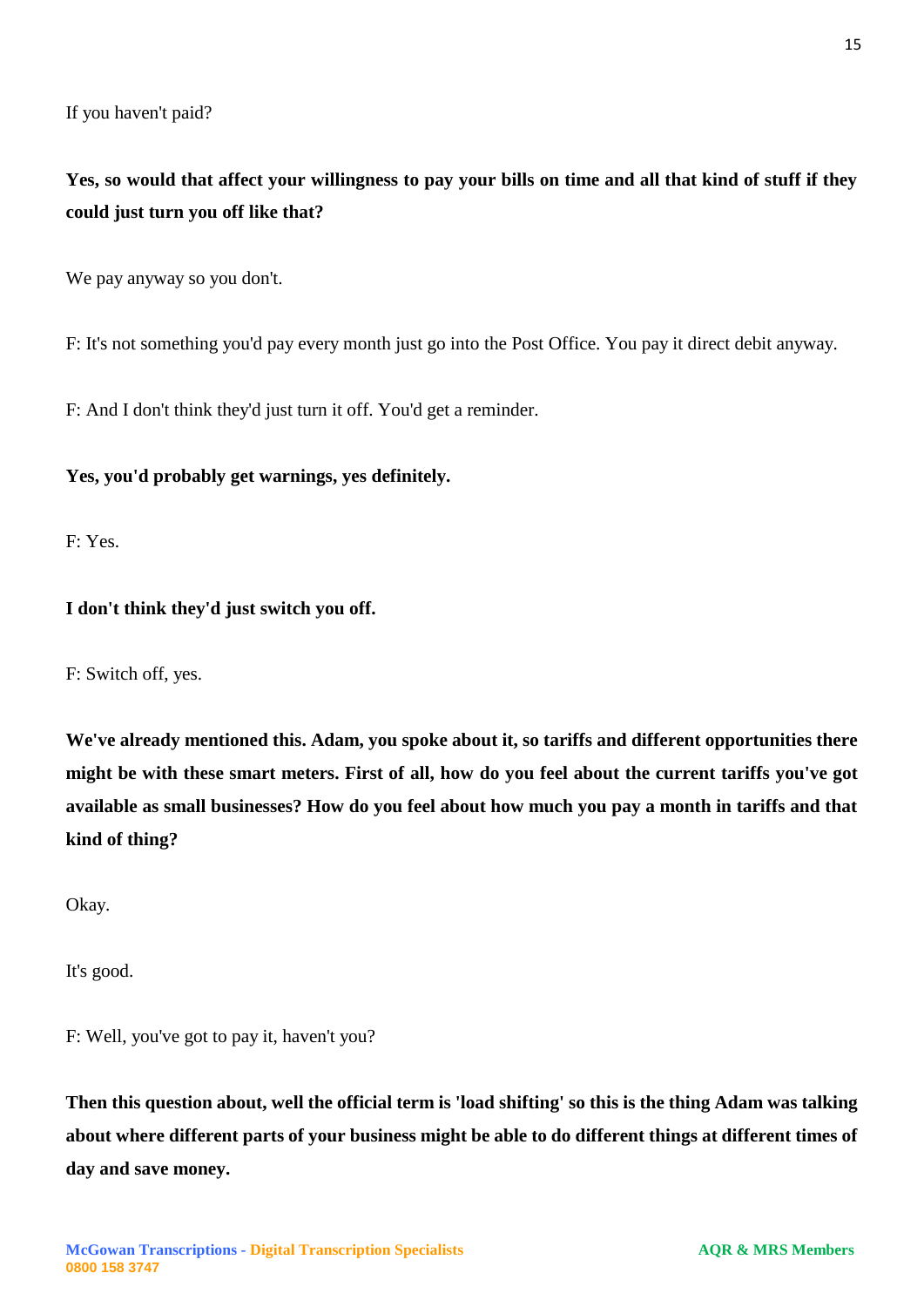F: Yes.

## **Who can do that kind of thing?**

I think I can.

F: I can.

I think so. I think that's how I know about it.

F: Oh yes, if it was a case of using your washer at a certain time and things like that.

**Yes.**

But there are benefits and disadvantages to it.

F: You can't have a brew before ten.

F: Yes.

I think it's like if you use it in the day you get absolutely hammered for it, but if you use it at night then it's really cheap, so if you have to go home and put your washer on, or whatever, then you get absolutely hammered for it, so there are pros and cons really. If you are organised enough to think about, which I'm not, then yes it's good.

**Is anybody not able to do that? I suppose with hairdressing it might be. For certain things you might be able to.**

F: Yes, certain things.

F: Yes.

It's cheaper.

#### **A cheaper haircut, but you have to come in at three o'clock in the morning.**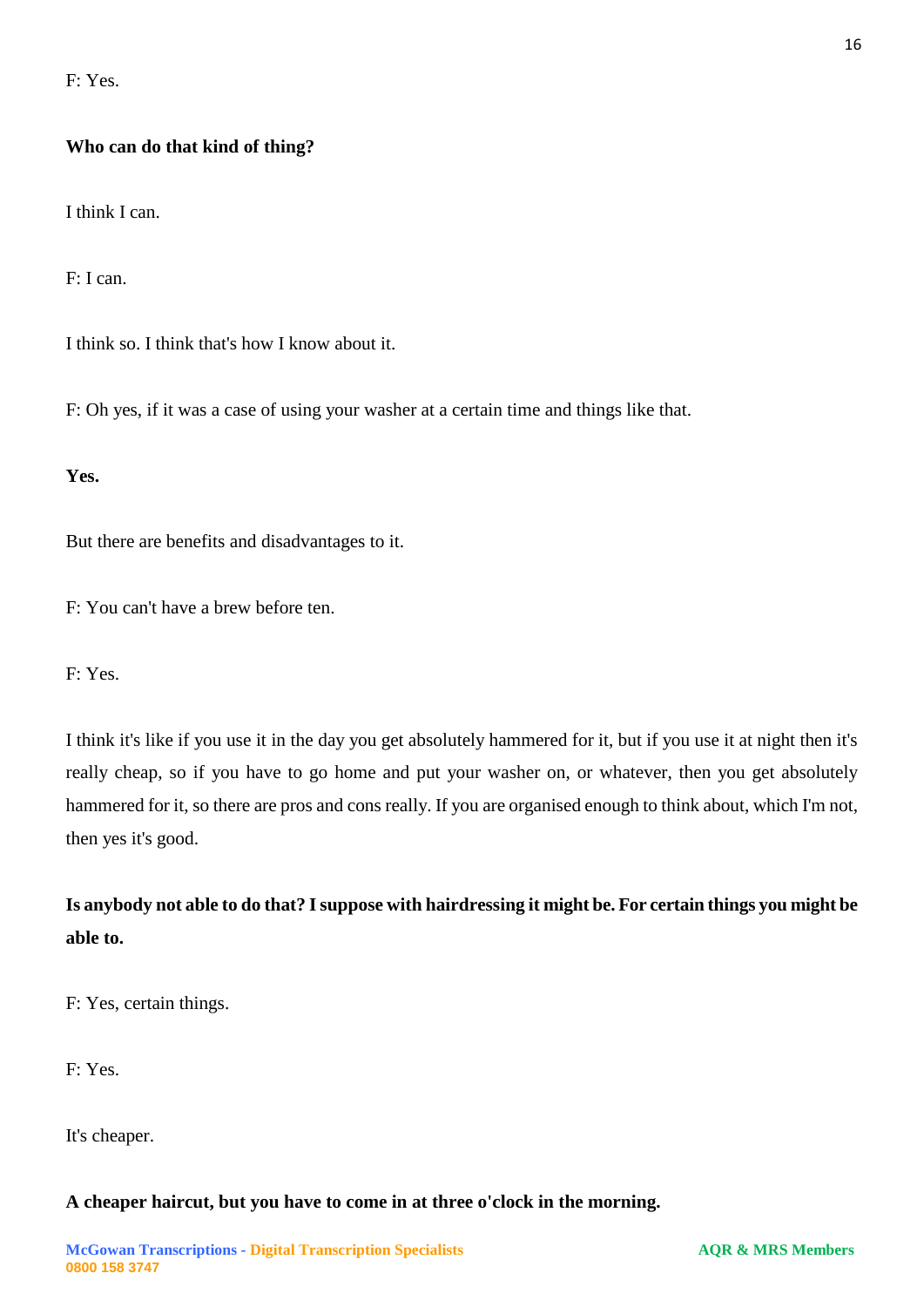F: Can you imagine that? I do have ladies who like want to come at the crack of dawn. If I told them to come at five, they'd be like, 'Okay'. It's like seriously, get a life, sleep in on a Saturday.

I'm still snoring at that time.

# **It's a theoretical thing, isn't it, that you could do? Could anyone not do that at all?**

I couldn't.

**It doesn't work?**

No.

**Tariffs then, are there any other types of tariffs you might want or expect, or think about with a smart meter?**

F: Is there what, sorry?

**Any other types of tariff that, well now if you have got a smart meter installed you might be able to have access to?** 

The cheaper ones.

Anything that will save you money, yes.

Yes, if you could pay your bill any time.

## **What's that?**

Could you pay your bill at any one time: quarterly, monthly, but just say you have six weeks and you are going away for a month, whatever it be…

**So you have hit the nail on the head there, so actually when you pay might change. At the moment, if they only know every six months how much you've used because a bloke has to come round and look, so**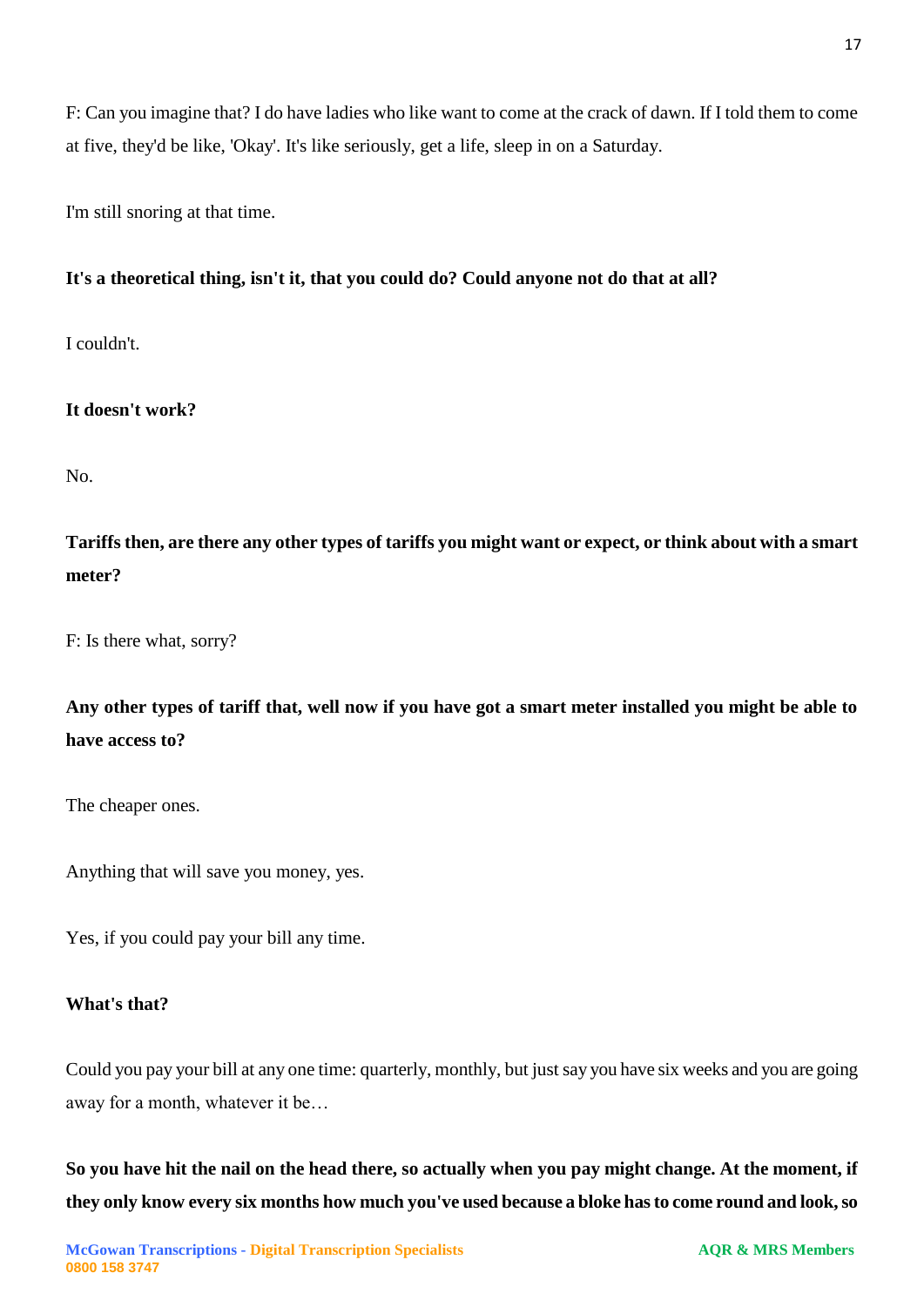**he knows how much you've used in that six months and how much you've used in that six months, but he doesn't have any detail week-to-week or day-to-day or whatever, so theoretically then there might be other tariffs where you pay every week.**

F: Yes.

F: Yes, but like he said before, we've all sort of like worked it out so you are overpaying in summer.

F: In summer.

F: You know.

## **Yes, so it might not be that.**

F: There are pros and cons like before.

## **What about seasonal tariffs then? Maybe it's cheaper in summer.**

Obviously it's cheaper in summer than winter.

## **And more expensive in winter?**

F: Well, there is always something that comes. Your smaller days are coming in summer obviously so then you need your money then and Christmas/winter. It's Christmas, isn't it?

Expensive.

There is no escape.

## **There is no way round it.**

F: No.

**What do we need to know in order to make the most out of a smart meter? What information? What do you need to know?**

18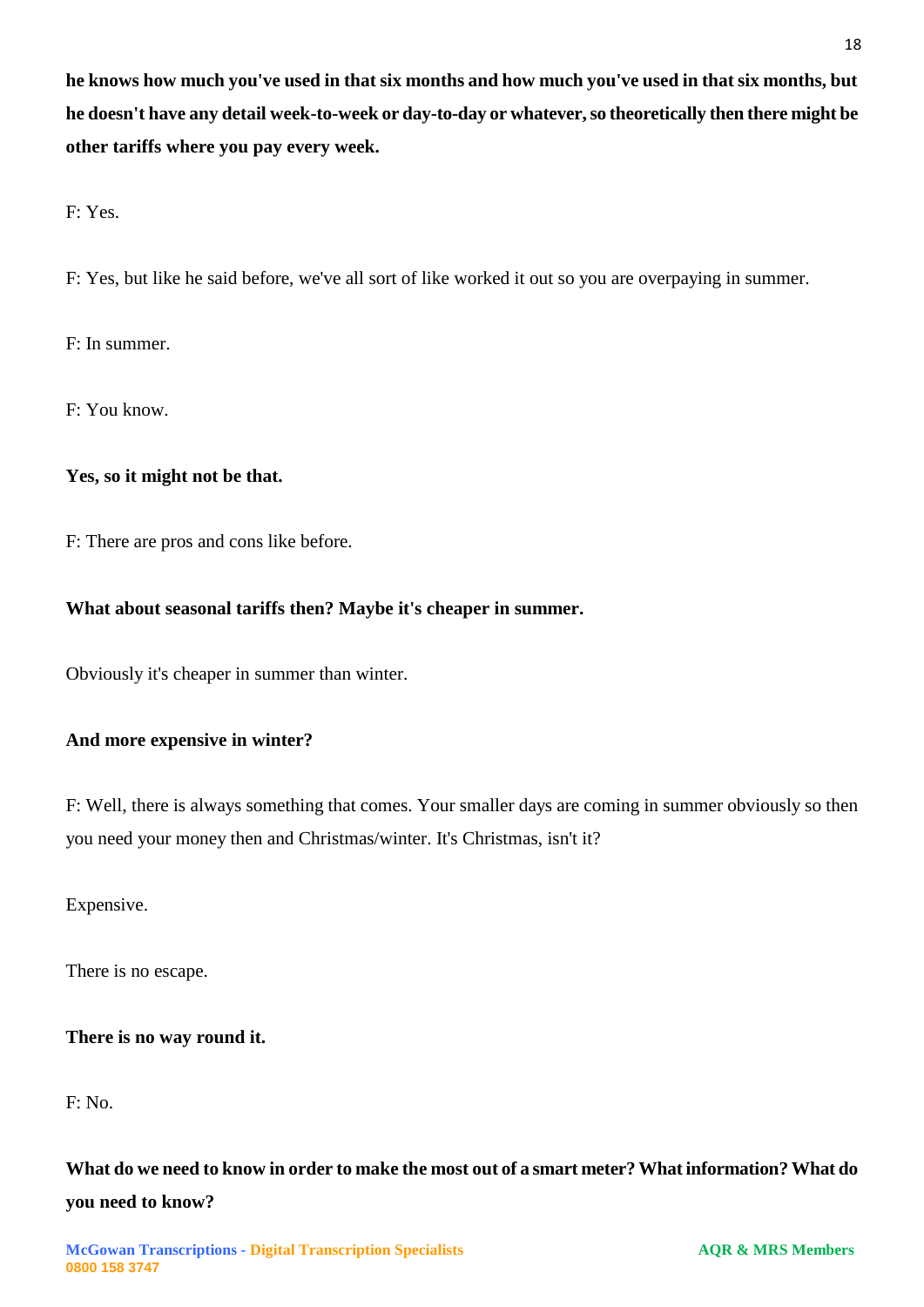What appliance uses the most electricity?

F: If you are going to be stuck to one provider. That's a big one for me because I move.

#### **Anything else?**

F: The cheaper tariffs, if they could tell you.

Yes, if they could advise there are cheaper deals.

**Let you know. Interesting, because you were talking about efficiency earlier, weren't you?**

F: Yes.

**There is an idea about the meter could tell you, 'Have you seen this energy saving bulb?' Because it's got a screen on it, it could even pop up with little adverts and things like that.**

F: Well, this is it. It's like your iPhone. It gives you like your tips, doesn't it? If they could give you tips; if they were coming up.

F: Yes, they could make their money by little advertisements like you get on Facebook and things like that.

F: Yes.

Yes, but if it's just constantly bombarding you with advertisements would you look at them?

#### **You'd stop looking at it.**

F: No, but if it had like, you know like say on the app, if it clicked into tips, for example, like you would on your phone and it is just giving you ideas. It doesn't have to pop up all the time.

F: It would be better on the app.

F: Yes, I mean it's like I can't believe who hadn't heard that kettle one before.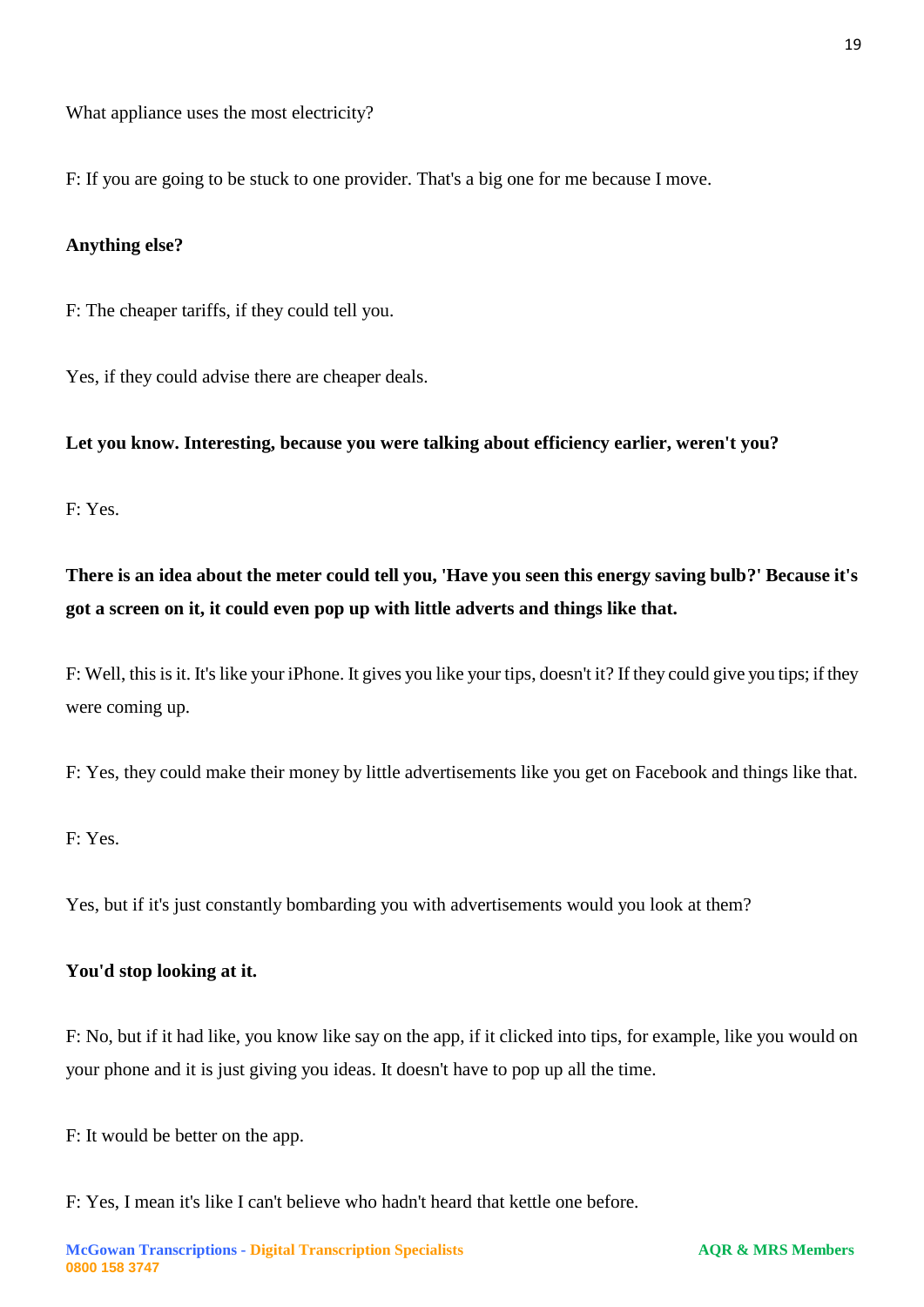I'd never heard of that.

F: It's using more. That has been one of the all time ones.

How much though? I want to know, how much is that saving me? If it said like don't fill your kettle up.

F: But it's like it's every little bit helps. This is what they're trying to say.

I want to see it in a financial sense.

F: Yes, but like you're saying if it's only 80p, but then if you are doing like another 15 of the tips at 80p. Do you know what I mean?

F: Yes.

Sometimes it's financial sense.

F: Yes.

## **So there is almost a threshold as to how much it might save you before it starts to get interesting really.**

F: Even that put your washer on…

F …On at night time.

F: …Before you go to bed.

F: …But I've always done that.

But then get little bonuses for it as well.

F: What, do they charge more for washing?

F: Yes, of course you do, even like your dishwasher, everything. Your electric is cheaper through the night.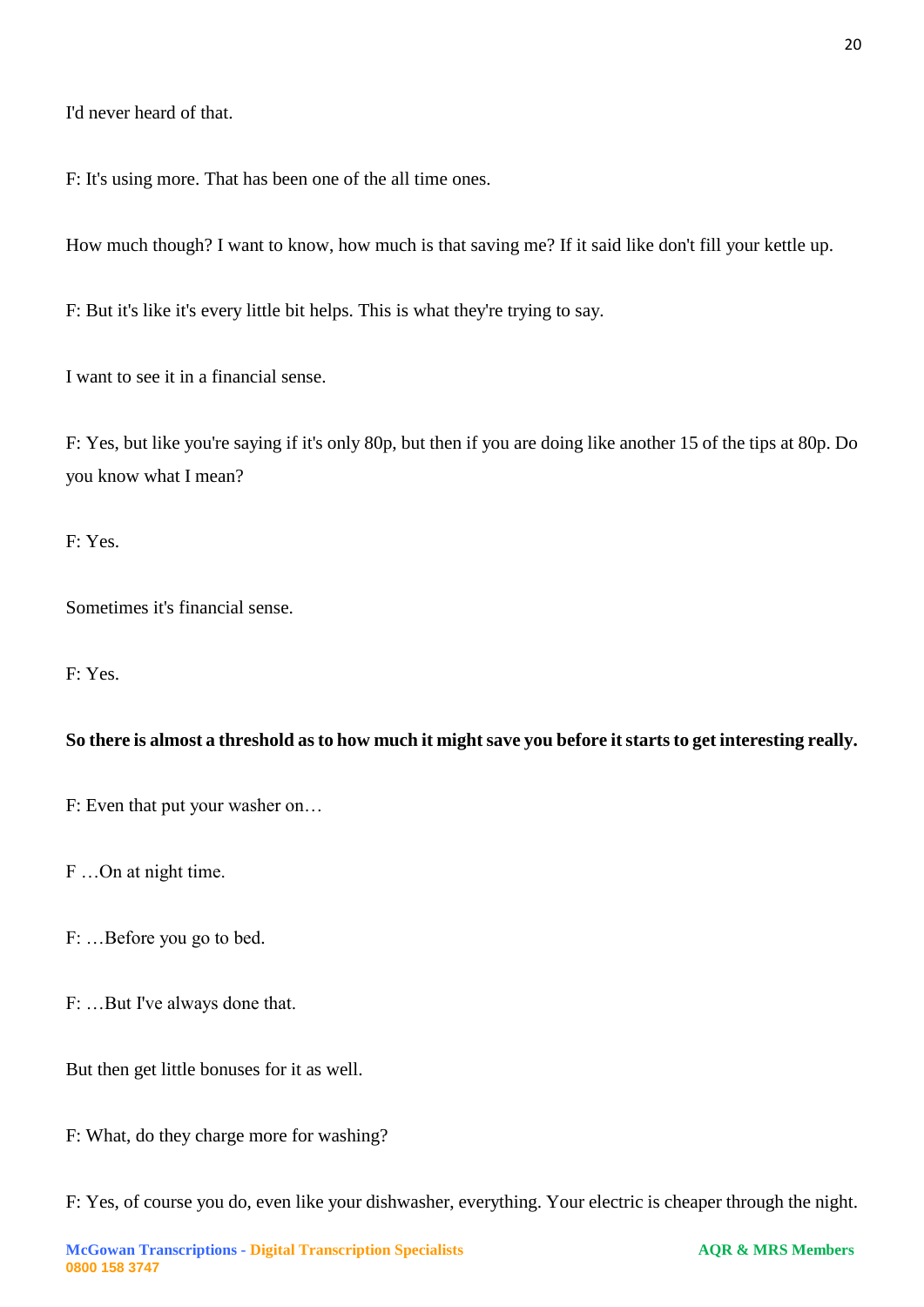F: Is it?

F: Yes.

**Yes.**

F: Yes, mine is cheaper.

You see I'm not the only one who doesn't know.

Then you've got a two year old you can't have a washing machine going round and round.

## **That is without a smart meter it is still the case.**

F: Yes.

F: Oh I never knew that.

I always put my dryer on at night, but I mean I didn't know that, but that's just what I do.

## **Weekends it's a bit cheaper because everyone is out the house.**

It helps you sleep.

It does; the rotating!

**The last kind of question is: what's the single most important thing we've discussed this evening, and what is one thing that you will take away with you?**

Don't fill your kettle up.

**I'm going to go round and then we're done, so what's the single most important thing we've been discussing this evening, and what's the kind of thing you will take away with you and remember? It could be the same thing.**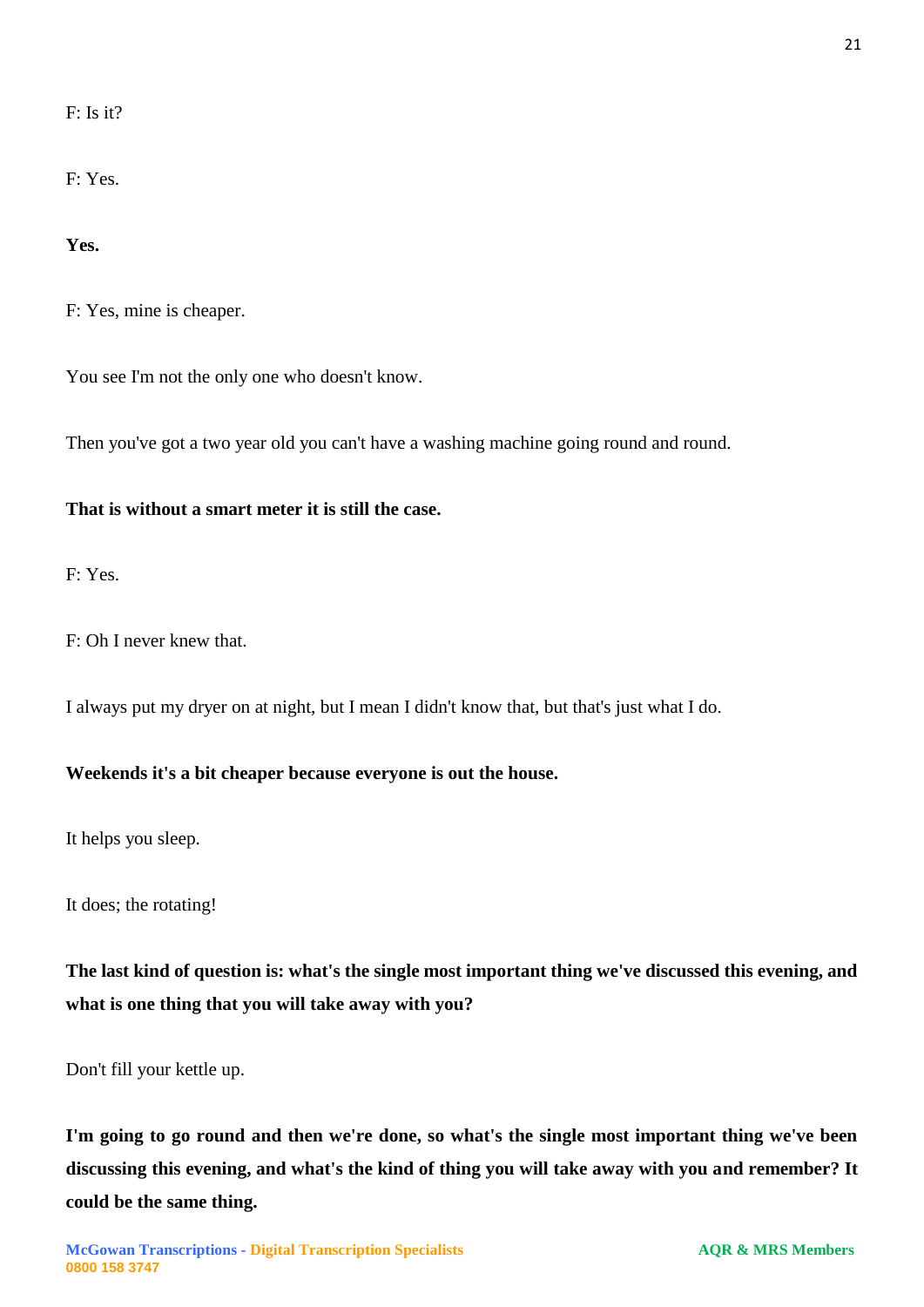F: I think I'll be googling when to put my washer on and the dryer.

F: Yes, I like that, but I think I'd be looking more into the smart meters more I must admit.

## **That's another good question actually. Would anyone consider getting one now?**

F: I would.

F: Yes.

F: Well, if you are going to get it after three years you might as well get it free now.

## **Because you are going to have to have one eventually anyway?**

F: Yes.

Really, is that the law or something?

F: It's going to be, yes.

The law.

They are going to force you to do it.

After three years they will forcibly come in your home?

#### **I don't think they are going to kick your door down.**

That's what I mean, so…

## **There may be some sort of punitive measures.**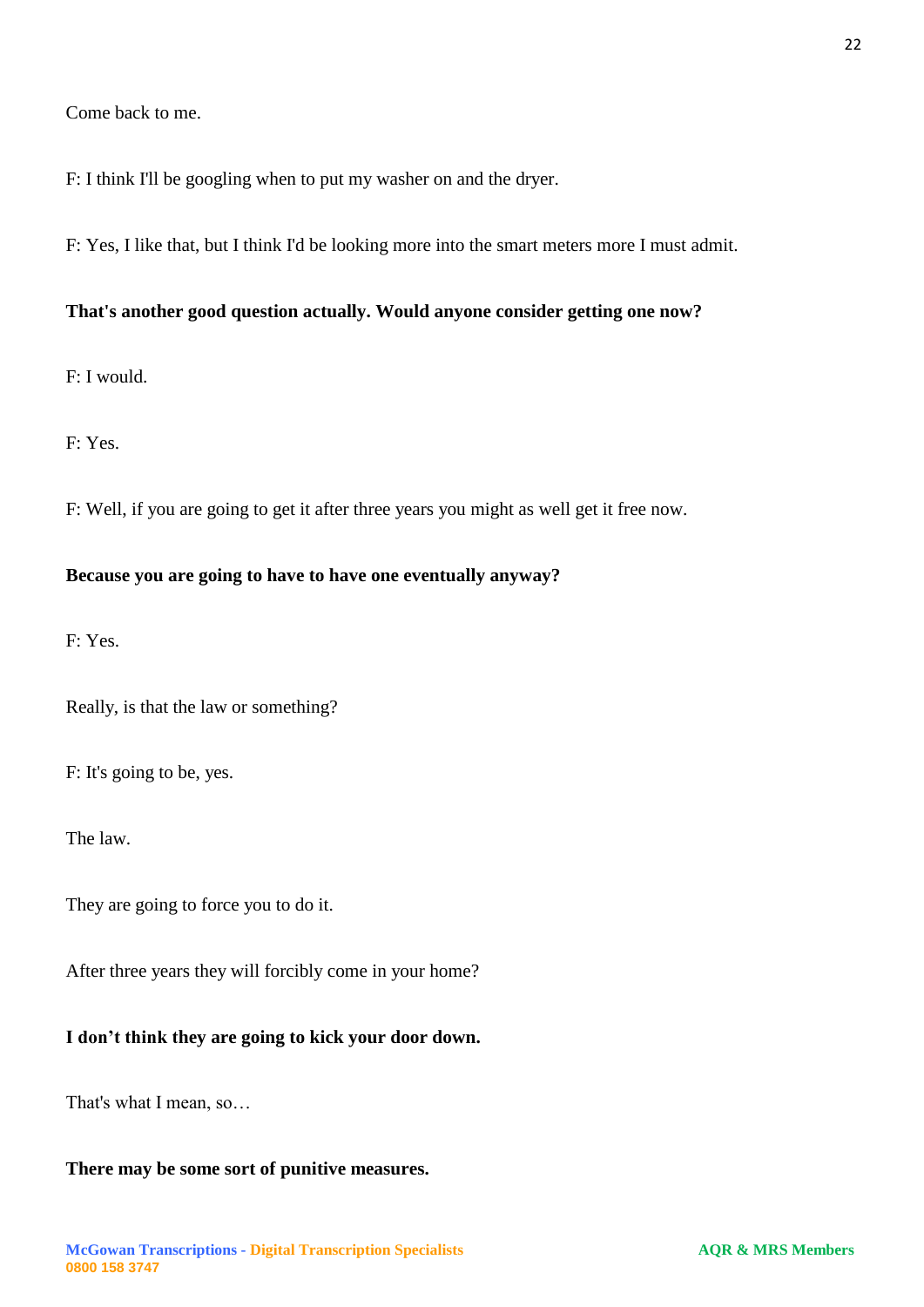F: Smart meters are the way forward.

Just to get their agenda through.

#### **Smart meters are the way forward?**

F: Yes.

#### **Sorry, that's the most important thing. What about you?**

F: Pretty much what they've just said.

#### **It can be the same thing.**

F: Yes, that's it, the same really.

Plenty of time to think now.

Yes, I know. I've just lost myself in the work. I was just thinking more towards the app. I'm just trying to get away from the actual, the smart box. Like you say they are going to wait two/three years to give you this box?

## **Yes.**

I don't see in this day and age why you don't just have it on your phone and you don't need this box.

Yes, so you could have that app on your phone.

Yes.

And you know how to use your phone.

#### **Any other things, like final thoughts or big things?**

Just the Citizens Advice getting involved with giving you advice about all this kind of stuff, that's interesting.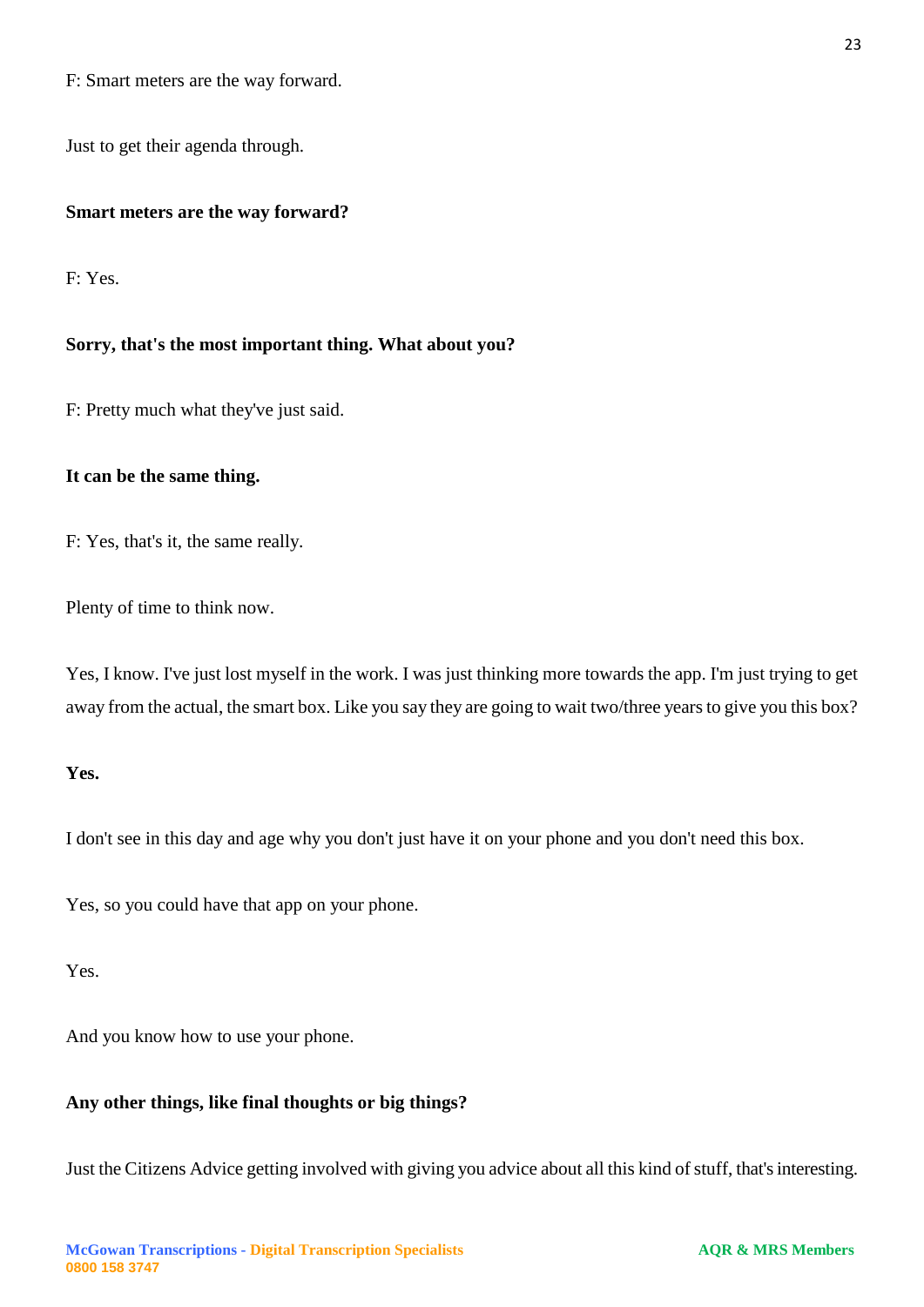**Your idea Adam was almost Citizens Advice to offer information, to have information about you and your business usage of energy and tell you what your best tariff might be, and give you that impartial advice…**

Yes, well if they had it on their website or something like that as well so you didn't have to.

You had your own log in.

F: So you could put everything on…

That's a point, yes.

## **Exactly that, that kind of thing.**

F: Yes.

**I suppose is there any other information about smart meters, or additional information that the Citizens Advice Bureau could offer?**

Just to monitor it.

F: Yes, if you've got any problems with it then you can go and see them.

**Would you go and see them in person? Would you call them up? What should they do? Should they have a website?**

No, it would be good for them to have a website.

F: A website, yes.

Online chat.

F: Live chat, yes.

F: Yes, it's easier, isn't it?